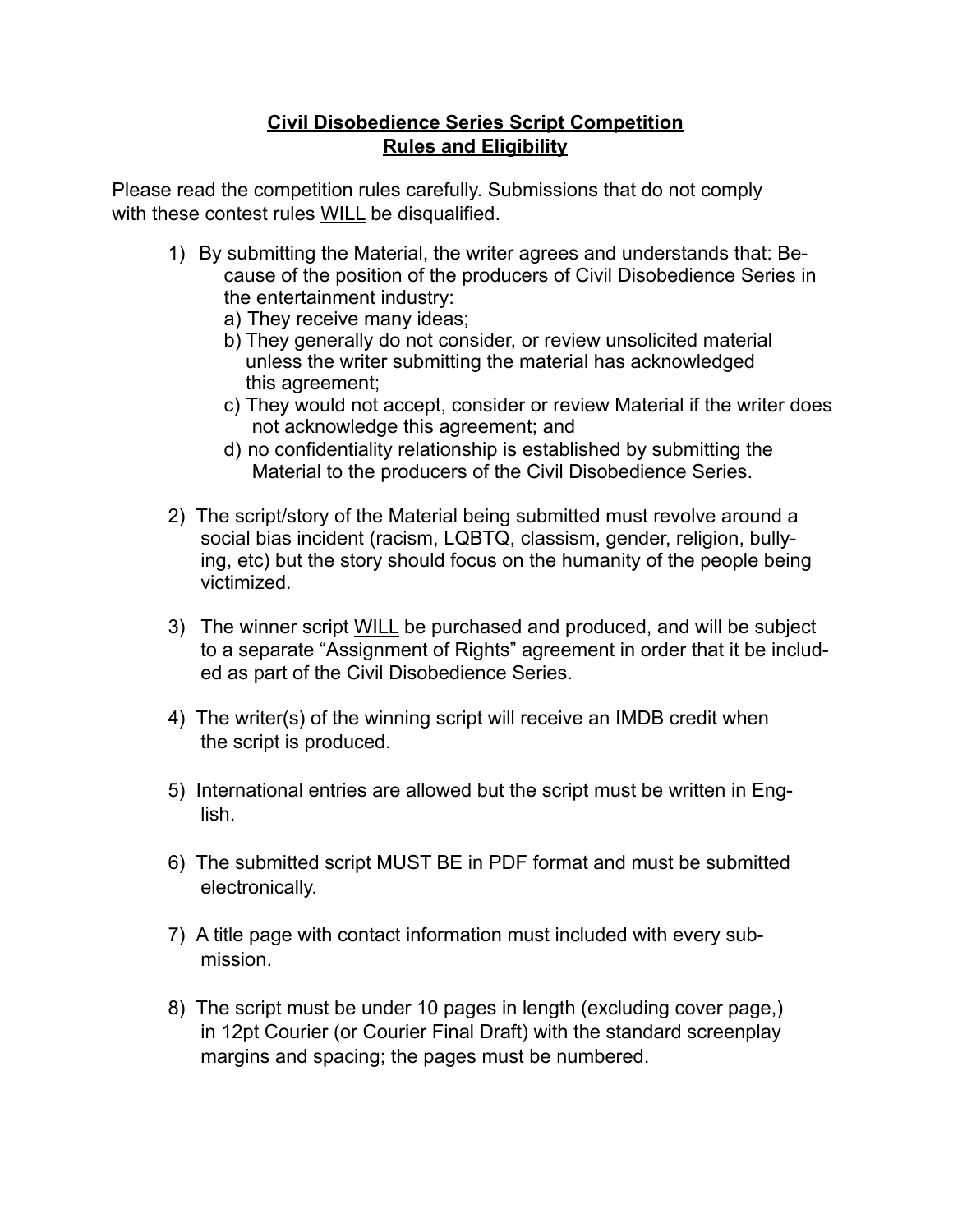- 9) The script must be unproduced at the time of submission, and must be an original screenplay intended for the medium of film. In addition, the writer must own 100% of the rights to the script upon submission.
- 10) No adaptations are eligible and will be subject to disqualification if deemed to be so.
- 11) If the script is written by a writing team, it must be submitted by one of the writers with the consent of the other writer(s).
- 12) All entries must be received on or before midnight (Pacific Time) on the date of deadline as specified below, and must be paid in full to be considered eligible for the competition. Failing either of these results in an automatic disqualification.
- 13) There is no limit as to the number of scripts a writer can submit. However, each script is required to be separately submitted and paid for, and any duplicate entries of the same script will result in both scripts being disqualified.
- 14) Once a script has been submitted, no substitutions will be accepted. No corrected pages and/or revisions will be allowed.
- 15) The decisions of the judges are final and are not subject to being disputed. The contest and its coordinators may not be held responsible for any errors and/or omissions by the judges.
- 16) By entering this contest, the writer understands that there is no guarantee of representation by an agent or manager. Consideration of the script is given for the sole purpose of choosing a winner for the contest.
- 17) In addition, the writer submits that the winning script may be subject to rewrites either by the writer(s), and/or by the filmmakers. If the latter, the writer will still receive co-writing and story by credit.
- 18) All scripts submitted must be registered with the WGAw and/or the US Copyright Office before the time of submission.
- 19) The entry fee must be paid in US Dollars and is non refundable.